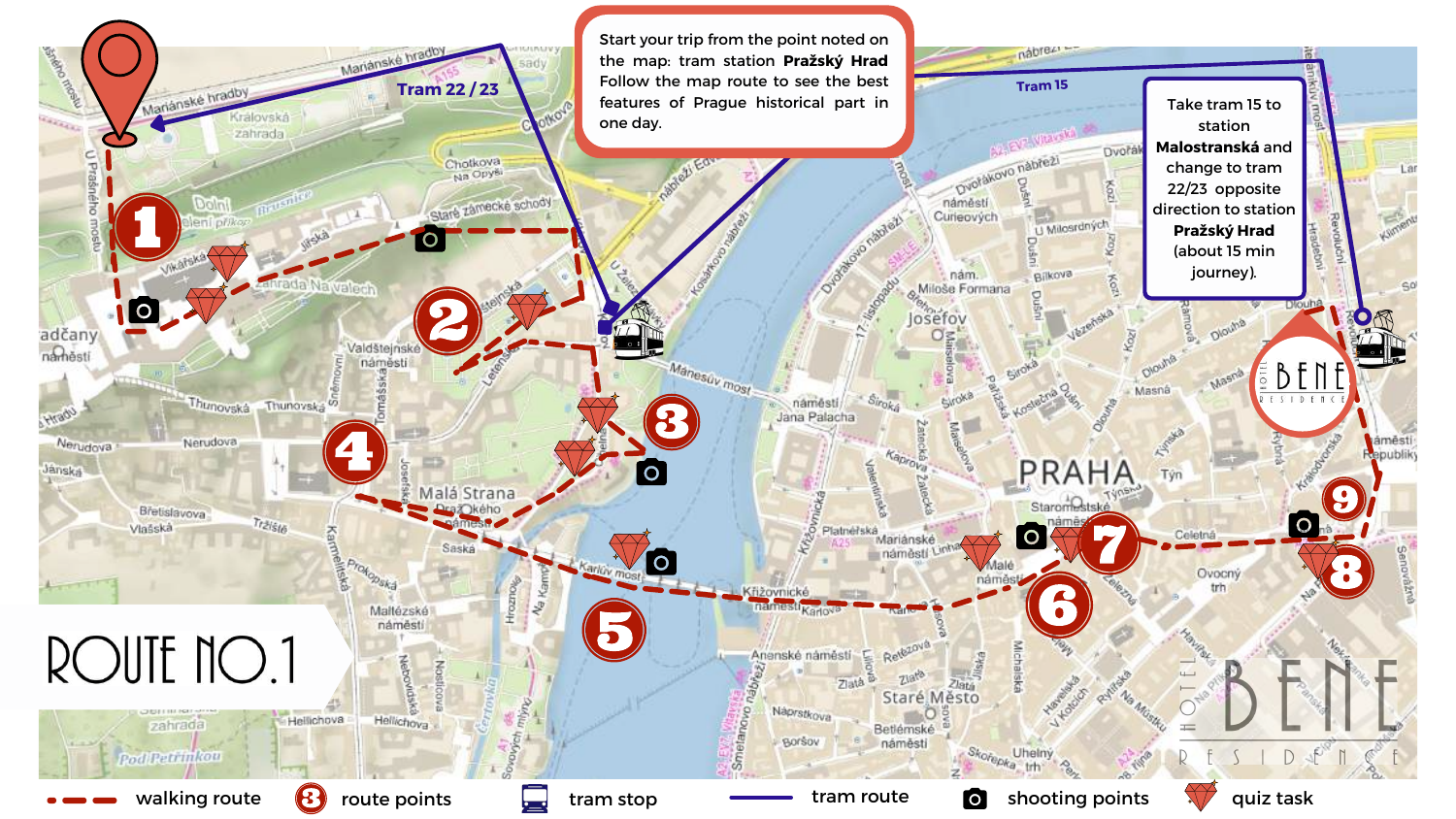## ROUTE NO.1

**Prague Castle** - the world's largest Medieval castle. The dominant of the castle is St. Vitus Cathedral, 1. construction of the cathedral took about 700 years. Entrance to the castle and the cathedral is FREE. Find more on [prague.eu](https://www.prague.eu/en/object/places/31/prague-castle-prazsky-hrad?back=1)

2. **Wallenstein Garden** - baroque garden created in the first part of 15th century. In summer the garden is the venue for concerts and theatrical performances. Find more on [prague.eu](https://www.prague.eu/en/object/places/526/wallenstein-garden-valdstejnska-zahrada?back=1)

4. **Malostranské náměstí** - the square is the centre of the Malá Stána area in Prague and features many historical buildings dominated by the Baroque church of St Nicholas. Find more on [prague.eu](https://www.prague.eu/en/object/places/2740/malostranske-square?back=1)

3. **Náplavka** - riverside view to the Charles bridge with swans. A perfect spot to make a memorable or romantic photo.

7. **Old Town Square** - the most significant square of historical Prague, it was founded in the 12th century and has been witness to many historical events. In addition to the Old Town Hall and the Church of Our Lady before Týn, the square is dominated by the Baroque Church of St Nicholas, the Rococo Kinský Palace, the Gothic House at the Stone Bell and the monument to Jan Hus. Find more on [prague.eu](https://www.prague.eu/en/object/places/183/old-town-square-staromestske-namesti?back=1)

8. **Powder Gate Tower -** one of the most significant monuments of Late Gothic Prague. Completed in 1475, the Powder Gate Tower, which formerly served as a gunpowder store, is still the starting point for the Coronation or Royal Route to Prague Castle. Find more on [prague.eu](https://www.prague.eu/en/object/places/102/powder-gate-tower-prasna-brana?back=1)

5. **Charles bridge** - Prague's oldest bridge, which construction began in 1357 under the auspices of Charles IV and was finished in 1402. It is built of sandstone blocks, flanked at each end by fortified towers (Lesser Town Bridge Towers, Old Town Bridge Tower). Find more on [prague.eu](https://www.prague.eu/en/object/places/93/charles-bridge-karluv-most?back=1)

9. **Municipal House** - an Art Nouveau building, decorated by leading artists and sculptors such as Alfons Mucha, Jan Preisler, Ladislav Šaloun, and others. Find more on praque.eu D F

6. **Old Town Hall with Astronomical Clock** - the oldest part of the complex consists of the southern wing a beautiful Gothic tower with a bay chapel and a unique astronomical clock – known as the Orloj – where, every hour between 9 am and 11 pm, the twelve apostles appear. Find more on [prague.eu](https://www.prague.eu/en/object/places/188/old-town-hall-with-astronomical-clock-staromestska-radnice-s-orlojem?back=1)